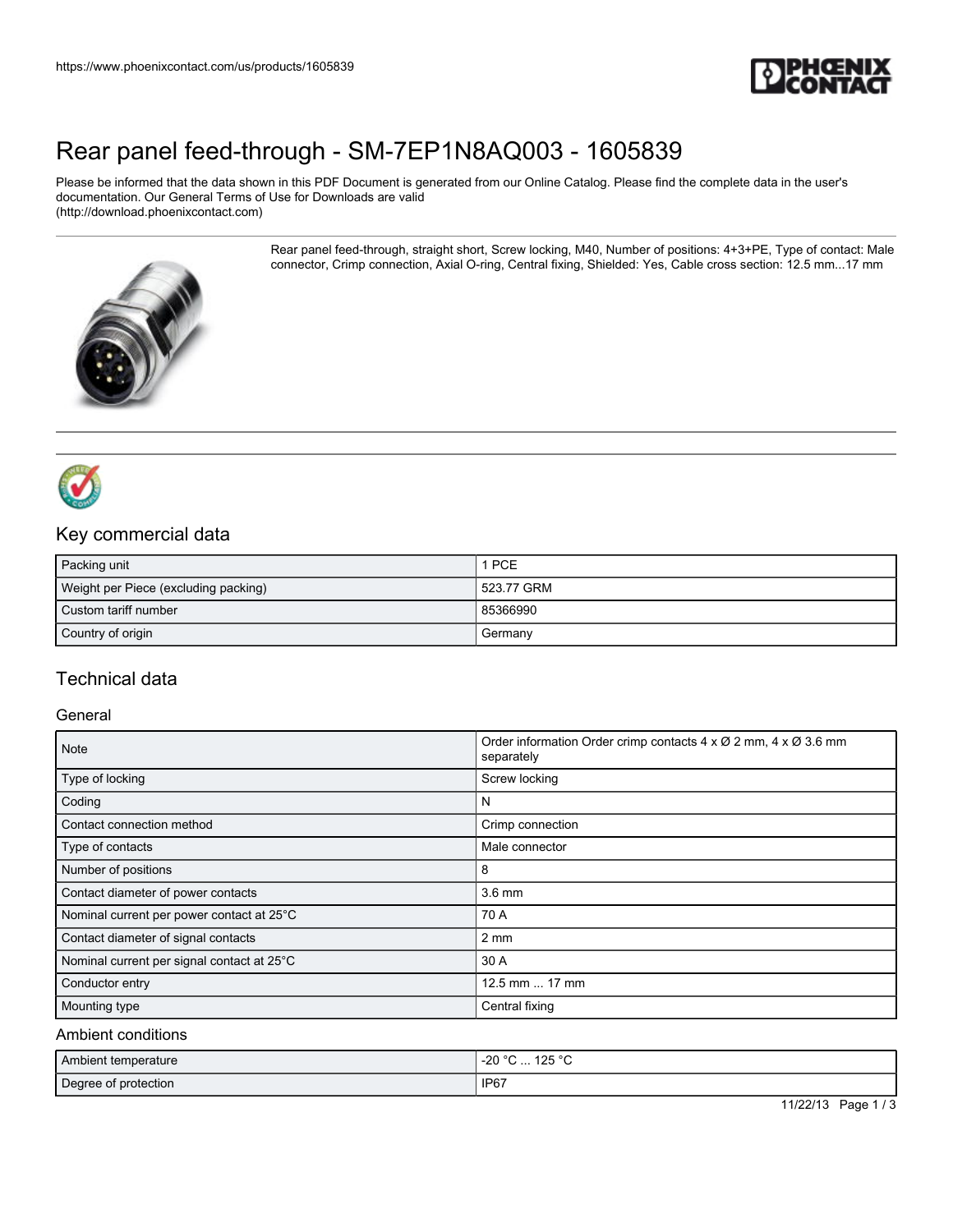

# [Rear panel feed-through - SM-7EP1N8AQ003 - 1605839](https://www.phoenixcontact.com/us/products/1605839)

## Technical data

#### Material

| Housing material                               | Turned parts: copper zinc alloy (CuZn), die-cast parts: zinc (GD-Zn) |
|------------------------------------------------|----------------------------------------------------------------------|
| Insulator material                             | PA 66                                                                |
| Gasket and O-ring material                     | <b>FPM</b>                                                           |
| Specifications according to DIN EN 61984:2001  |                                                                      |
| Installation height max.                       | 3000 m                                                               |
| Nominal / operating voltage of power contacts  | 630 V                                                                |
| Rated surge voltage of power contacts          | 6 <sub>kV</sub>                                                      |
| Surge voltage category of power contacts       | Ш                                                                    |
| Pollution degree of power contacts             | 3                                                                    |
| Nominal / operating voltage of signal contacts | 250 V                                                                |
| Rated surge voltage of signal contacts         | 4 <sub>kV</sub>                                                      |
| Surge voltage category of signal contacts      | Ш                                                                    |
| Pollution degree of signal contacts            | 3                                                                    |

### **Classifications**

#### eCl@ss

| eCl@ss 4.0 | 272607xx |
|------------|----------|
| eCl@ss 4.1 | 27260701 |
| eCl@ss 5.0 | 27260701 |
| eCl@ss 5.1 | 27260701 |
| eCl@ss 6.0 | 27260708 |
| eCl@ss 7.0 | 27440312 |
| eCl@ss 8.0 | 27440312 |

ETIM

| <b>ETIM 3.0</b>     | EC001121 |
|---------------------|----------|
| <b>ETIM 4.0</b>     | EC001121 |
| ETIM <sub>5.0</sub> | EC002635 |

#### UNSPSC

| <b>UNSPSC 6.01</b>   | 43172015 |
|----------------------|----------|
| <b>UNSPSC 7.0901</b> | 43201404 |
| <b>UNSPSC 11</b>     | 43172015 |
| <b>UNSPSC 12.01</b>  | 43201404 |
| UNSPSC 13.2          | 43201404 |